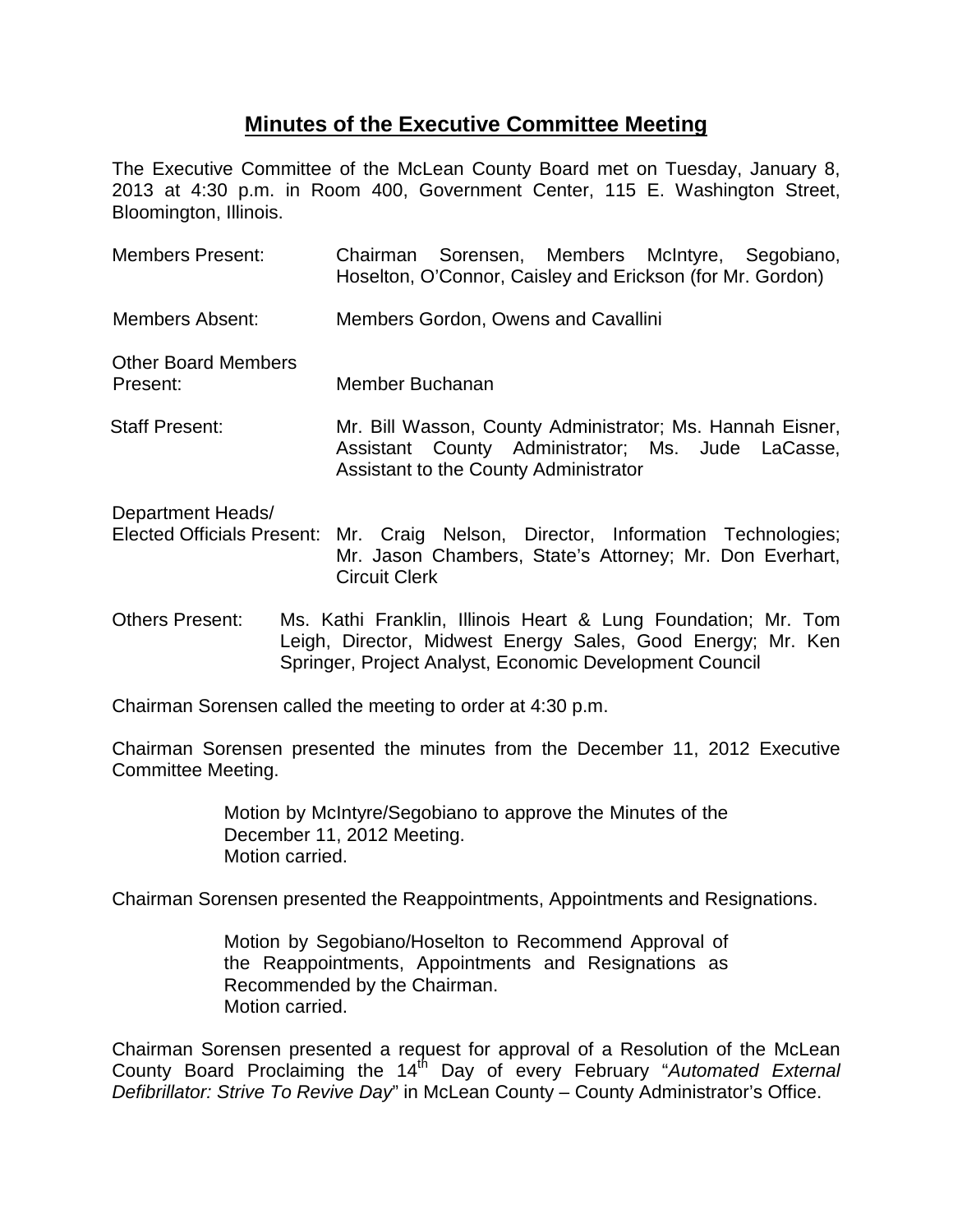Minutes of the Executive Committee January 8, 2013 Page Two

> Motion by Segobiano/Caisley to Recommend Approval of a Resolution of the McLean County Board Proclaiming the 14<sup>th</sup> Day of Every February "*Automated External Defibrillator: Strive To Revive Day*" in McLean County – County Administrator's Office. Motion carried.

Chairman Sorensen presented a request for approval of a Copier Bid Award to Watts Copy Systems – Information Technologies.

> Motion by Hoselton/Segobiano to Recommend Approval of a Copier Bid Award to Watts Copy Systems – Information Technologies Motion carried.

Chairman Sorensen presented a request for approval of a Professional Energy Consulting Services Agreement for Municipal Aggregation – County Administrator's Office.

> Motion by Segobiano/McIntyre to Recommend Approval of a Professional Energy Consulting Services Agreement for Municipal Aggregation – County Administrator's Office.

Mr. Caisley asked if Good Energy is an alternate energy provider. Chairman Sorensen responded that he understands that Good Energy buys power and commodity, and packages for resale through an IP deliveries mechanism. Mr. Wasson indicated that Mr. Tom Leigh is here from Good Energy to answer questions. Mr. Wasson noted that there are some consultants in the field that are also sellers of energy, but Good Energy is not one of those.

Mr. Leigh advised that Good Energy is strictly a consulting and brokerage firm representing buyers, primarily public entity buyers. He indicated that Good Energy maintains separation from the suppliers. Mr. Leigh noted that Good Energy is seeking to represent McLean County in managing its municipal aggregation program for which the County passed a resolution last month. He added that Good Energy would prequalify, select the buyer and manage the process of switching the customers.

Mr. Wasson stated that Good Energy is the consultant that has been contracted by the Town of Normal and completed that process with very positive results. He indicated that Good Energy is also the consultant that has been contracted by the City of Bloomington for the City's upcoming aggregation process. Mr. Wasson noted that Good Energy successfully worked with other counties such as Peoria and Tazewell counties.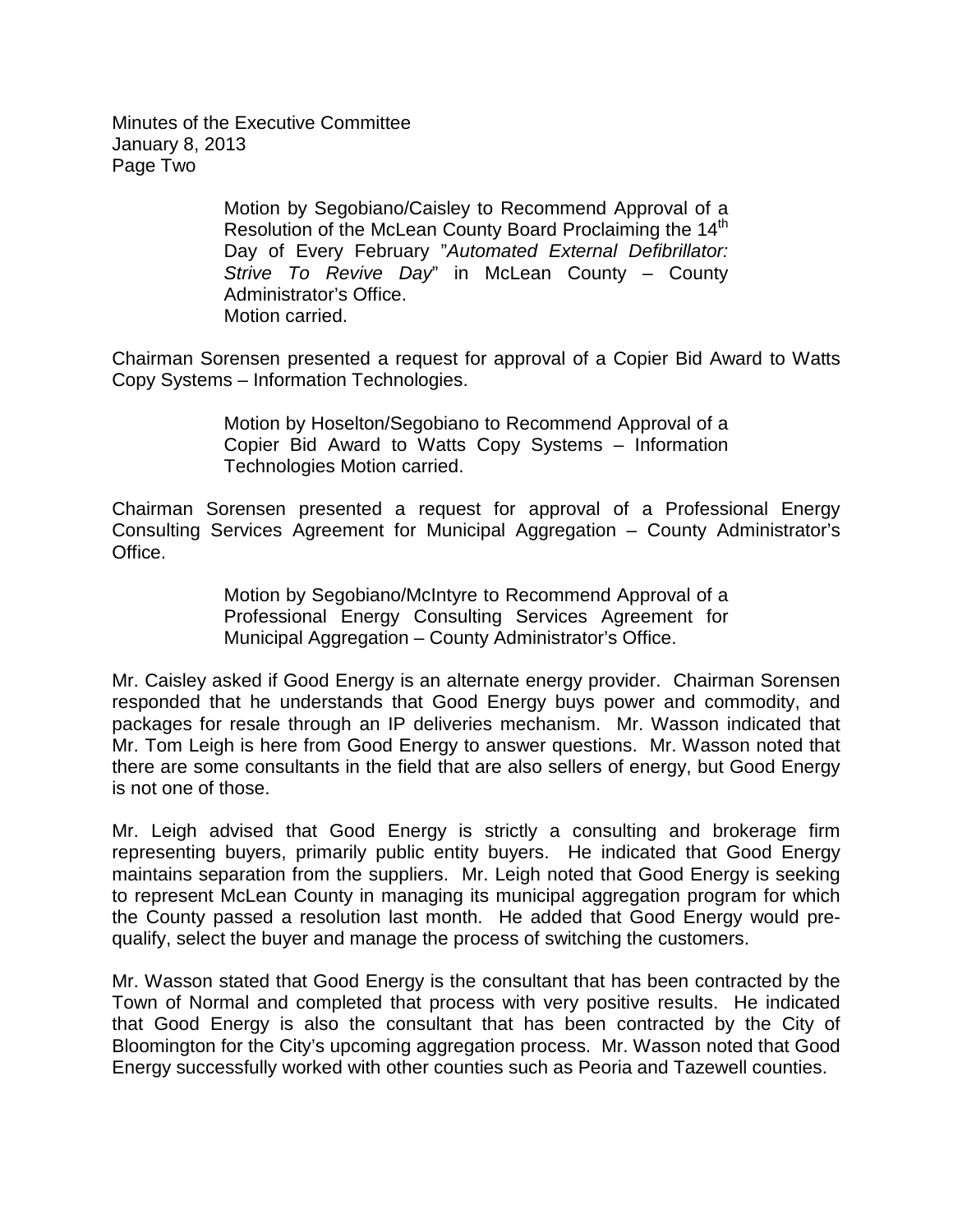Minutes of the Executive Committee January 8, 2013 Page Three

Mr. Leigh stated that the 105 municipalities represent more than 400,000 residential customers who have been switched to alternative supply through the aggregation process. He stated that Good Energy has leverage with the bidding suppliers in price, and in favorable contract terms, particularly for larger size communities. Mr. Leigh indicated that Good Energy will be aggregating McLean County residents with some of the other communities to get the best prices and contract.

Mr. Hoselton asked if this representation will include small communities such as Cropsey. Mr. Wasson replied that it includes only unincorporated areas except Randolph Township, which has already made an aggregation decision. Mr. Hoselton asked if municipalities, such as Lexington and Hudson would have to make their own arrangements. Mr. Wasson replied that each municipality has to choose on its own to participate or not participate in putting a question on the ballot and in this type of program.

Mr. Hoselton stated that small communities need to be educated on this project. Mr. Leigh indicated that Good Energy has worked with many small communities.

Mr. Erickson asked what the "comprehensive marketing services" are that will be implemented. Mr. Leigh stated that that the services will include public education and outreach to media.

Mr. Erickson asked if County Administration is expected to assist in those services. Mr. Leigh replied that the only administrative support would be when the Administrator's Office may need to authorize release of information directly to Good Energy.

Chairman Sorensen called for a vote on the motion.

Motion carried.

Mr. William Caisley, Chairman, Justice Committee, presented a request for approval of an Intergovernmental Agreement between the City of Bloomington and the County of McLean regulating the use by the County of McLean of the Police Shooting Range Facility of the City of Bloomington – Sheriff's Department.

> Motion by Caisley/McIntyre to Recommend Approval of an Intergovernmental Agreement between the City of Bloomington and the County of McLean Regulating the use by the County of McLean of the Police Shooting Range Facility of the City of Bloomington – Sheriff's Department. Motion carried.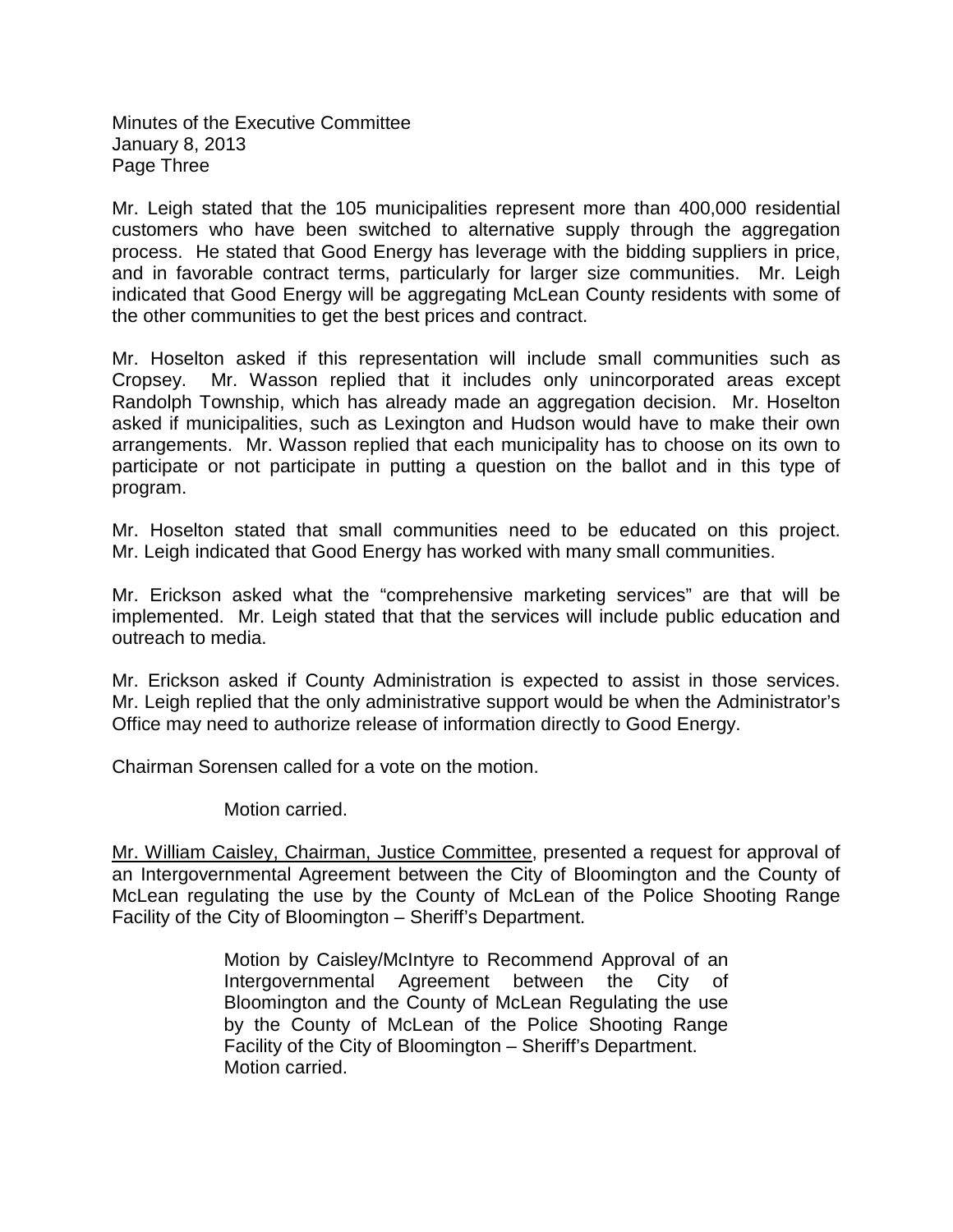Minutes of the Executive Committee January 8, 2013 Page Four

Chairman Sorensen asked if there were any questions or comments. Hearing none, he thanked Mr. Caisley.

Mr. Chuck Erickson, Vice Chairman, Land Use and Development Committee, advised that the Land Use and Development Committee had no items for action.

Chairman Sorensen asked if there were any other questions or comments. Hearing none, he thanked Mr. Erickson.

Mr. Stan Hoselton, Chairman, Transportation Committee presented a request for approval of an Agreement for Storm Water Education Program Services with the City of Bloomington, Town of Normal, McLean County, Bloomington/Normal Water Reclamation District, and Ecology Action Center. He explained that this agreement is to establish the administration and implementation of storm water education programming for the City, Town, County and BNWRD.

> Motion by Hoselton/Caisley to Recommend Approval of an Agreement for Storm Water Education Program Services with the City of Bloomington, Town of Normal, McLean County, Bloomington/Normal Water Reclamation District and Ecology Action Center. Motion carried.

Mr. Hoselton presented a request for approval of an Emergency Appropriation Ordinance Amending the McLean County Fiscal Year 2012 Combined Annual Appropriation and Budget Ordinance, McLean County Motor Fuel Tax Fund 0123, McLean County Highway Department 0055. He indicated that McLean County received TARP (Truck Access Route Program) Funds for the upgrade of the Meadows Road, County Highway 23, from County Highway 8 to Turkey Creek Bridge in the amount of \$320,300 in 2012.

Mr. Caisley noted that this route is the route that will be used by trucks hauling biodegradable items from Bloomington-Normal to the ISU Farm. Mr. Hoselton added that this County road is being upgraded from 40,000 to 80,000 pound loads.

> Motion by Hoselton/Caisley to Recommend Approval of an Emergency Appropriation Ordinance Amending the McLean County Fiscal Year 2012 Combined Annual Appropriation and Budget Ordinance, McLean County Motor Fuel Tax Fund 0123, McLean County Highway Department 0055. Motion carried.

Chairman Sorensen asked if there were any additional questions or comments. Hearing none, he thanked Mr. Hoselton.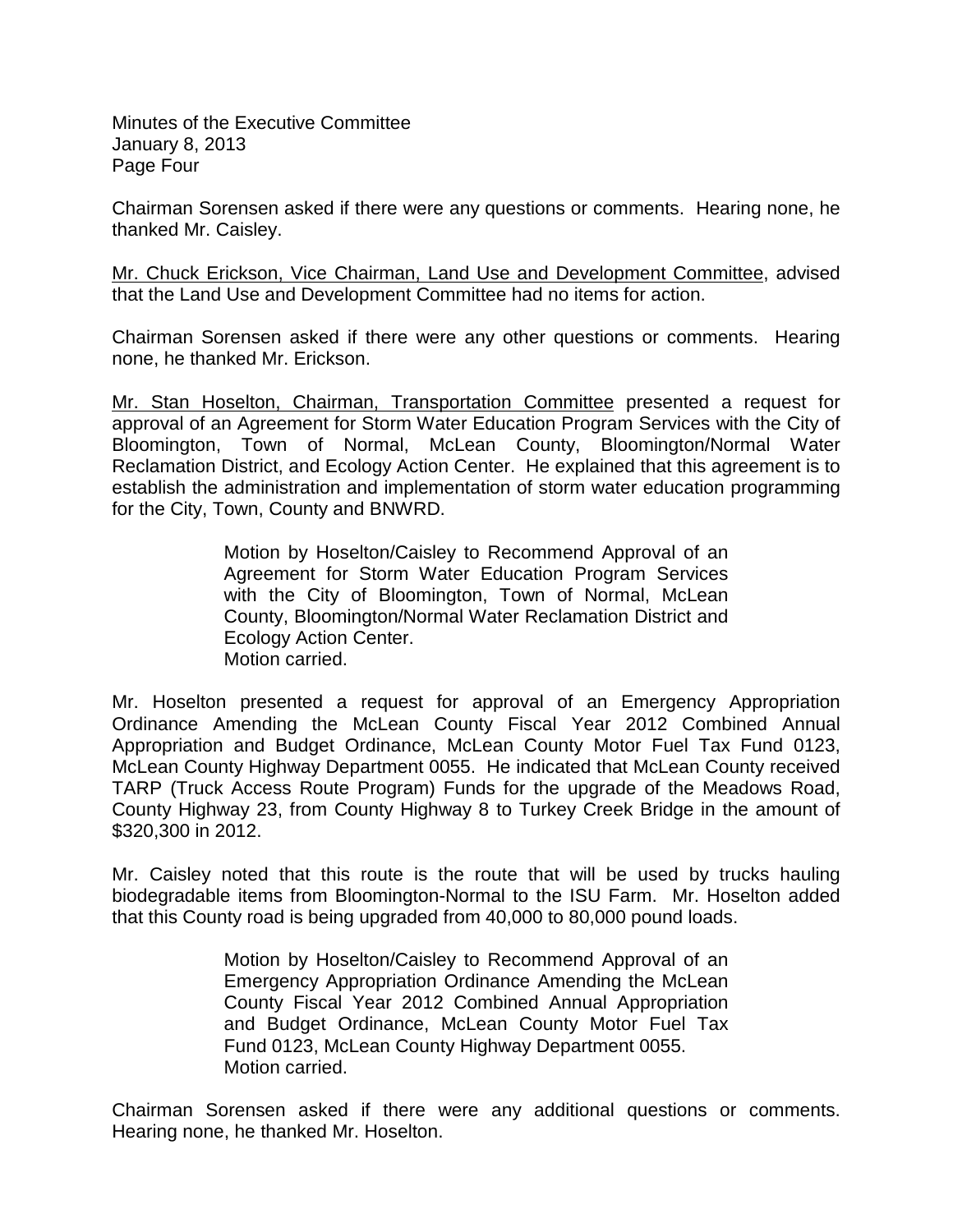Minutes of the Executive Committee January 8, 2013 Page Five

Mr. Paul Segobiano, Chairman, Property Committee, presented a request for approval to apply for an Illinois Prairie Community Foundation Grant for Non-Native Species Removal and Native Restoration – Parks and Recreation Department.

> Motion by Segobiano/O'Connor to Recommend Approval to Apply for an Illinois Prairie Community Foundation Grant for Non-Native Species Removal and Native Restoration – Parks and Recreation Department. Motion carried.

Chairman Sorensen asked if there were any questions or comments. Hearing none, he thanked Mr. Segobiano.

Ms. Sonny O'Connor, Vice Chairman, Finance Committee**,** presented a request for approval of Critical Personnel Hiring Requests – County Administrator's Office.

> Motion by O'Connor/Segobiano to Recommend Approval of Critical Personnel Hiring Requests – County Administrator's Office. Motion carried.

Ms. O'Connor presented a request for approval of an Ordinance and Tax Incentive Agreement with Bloom Heartland LLC and Wirtz Beverage Illinois, LLC, and McLean County – County Administrator's Office.

> Motion by O'Connor/Segobiano to Recommend Approval of an Ordinance and Tax Incentive Agreement with Bloom Heartland LLC and Wirtz Beverage Illinois, LLC, and McLean County – County Administrator's Office.

Ms. O'Connor asked if the agreements between Wirtz and the County, the City and the other entities involved are worded the same. Mr. Wasson replied that they are all similarly worded. He added that each of these agreements will be considered on an individual basis for each taxing body. Mr. Wasson indicated that Mr. Ken Springer from the EDC is available to answer any questions. Mr. Springer advised that the same request is being made of all taxing districts, but each agreement is structured separately in case one entity did not want to participate.

Ms. O'Connor asked who pays for the audit when it is done. Mr. Wasson replied that the EDC completes the audit as part of the work that they do on behalf of the local government. There will not be any additional cost charged to the local governments. Mr. Springer added that this is part of the service the EDC provides to the County. He added that the EDC provides a similar service with their management of the CDAP Revolving Loan Fund.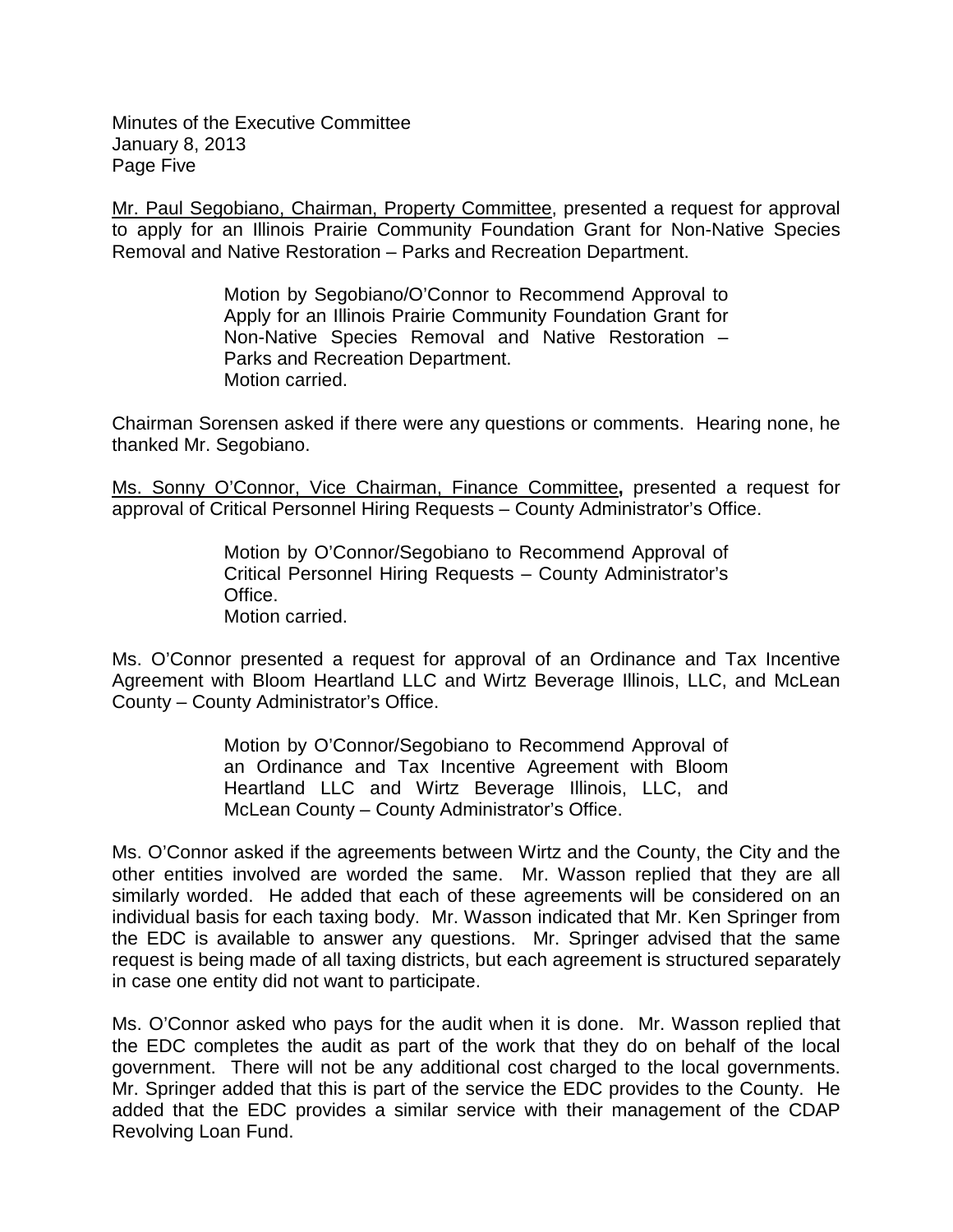Minutes of the Executive Committee January 8, 2013 Page Six

Mr. Caisley asked what Bloom Heartland is. Mr. Wasson replied that Bloom Heartland is a holding company for Wirtz Realty. Mr. Caisley asked if Bloom Heartland will be the actual owner of the property and will lease the property to Wirtz. Mr. Springer responded that Bloom Heartland LLC will be the owner of the property and will construct the facility, and then Wirtz Beverage Illinois is the entity that leases the property from Bloom Heartland. The investment in real estate is going to come from Bloom Heartland and the jobs are going to come from Wirtz Beverage Illinois.

Mr. Caisley asked if the County Clerk's Office will be burdened by this project. Mr. Wasson replied that the County Clerk and County Treasurer would be responsible for tax extension issues. The audit process will be completed by EDC.

Mr. Erickson stated that he supports putting a business on the west side of town. He expressed some concern with the audit issue. Mr. Erickson suggested that the EDC improve their audit requirements. He pointed out that currently the audit doesn't say what can be requested and it doesn't say who gets the audit information once it is completed. Mr. Erickson questioned whether the audit language could be clarified in the Agreement. Mr. Springer responded that the intent of having the audit go through the EDC is so that the company would only need to respond to one entity and not require an audit for all eight participating taxing bodies. He noted that the EDC has only provided this service once before with the Bridgestone abatement. Mr. Wasson indicated that the County receives information similar to that audit with the CDAP Loan process, which verifies that so many jobs were created and that the capital investment has been made.

Mr. Wasson advised that the Finance Committee had requested that EDC provide a report on the net economic impact of the proposed Wirtz Beverage project on the McLean County community. Mr. Springer distributed the report, which will be included in the County Board packet.

Mr. Wasson noted that the Civil Assistant State's Attorneys reviewed the Agreement. He added that the Administrator's Office can work with EDC in the future to tighten the Agreement language.

Mr. Buchanan expressed some concern with the language in the termination guidelines of the Agreement in Section Three on Page 46 of the Packet. He pointed out the lack of explicit detail on the 120 employees being hired. Mr. Buchanan suggested that it should indicated if these are full-time or part-time employees. Mr. Springer responded that the intent is that 120 employees would be full-time.